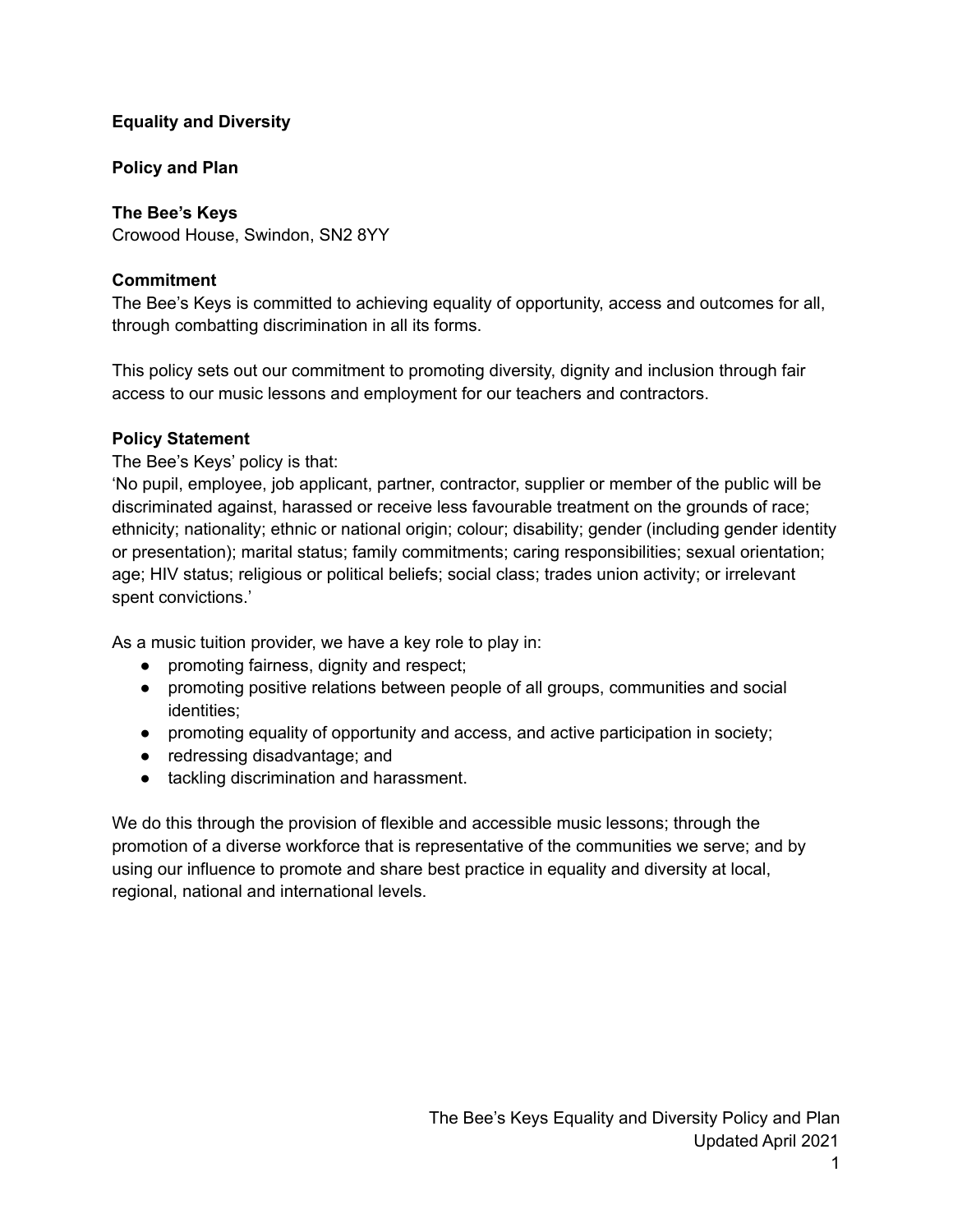### **Introduction**

The general duties include promoting equality of opportunity between persons of different ethnic groups, and between men and women; promoting good race relations; and ensuring that disabled people are able to access music tuition and any employment opportunities effectively.

The Bee's Keys aims to achieve fair access to music tuition and employment for all by ensuring that our lessons are tailored to meet individual needs, rather than simply using a non-discriminatory approach. We recognise that equality cannot be achieved merely by treating everyone the same.

We value diversity and believe that it strengthens our organisation, bringing us closer to the communities we serve and making The Bee's Keys more competitive. People should be valued as individuals in their difference. People from different backgrounds and with different experiences can bring fresh ideas and perspectives. When used to inform policy and decision making, diversity enables improvements to efficiency and performance, and our lessons.

## **Equality and Diversity in Music Tuition**

The Bee's Keys is committed to delivering and commissioning high-quality music lessons that are accessible and fair, and to mainstream equality and diversity in aloof our actions.

We recognise that certain groups may be discriminated against directly or indirectly, intentionally or unintentionally. Direct and indirect discrimination can occur when services are inappropriate, insensitive or inaccessible. Direct discrimination exists when a person is treated less favourably because of a demographic characteristic, for example, their race or disability. Indirect discrimination occurs when a requirement or condition is applied that disadvantages one group of people more than another. The Bee's Keys aims to eliminate such discrimination and ensure equality of opportunity, access and outcomes for all.

The Bee's Keys will keep under review its standards, targets, service performance and procurement and contracting arrangements to ensure that commitment to fair access is being delivered in practice. Treating everyone the same works against equality. People's needs differ and are diverse, and may be influenced by a wide range of factors, such as age, disability, family commitments, race/ethnicity, gender or income.

## **Implementation**

To ensure that music tuition is provided fairly to all sections of the community, The Bee's Keys will tailor arrangements; monitor and review performance; and develop new classes and styles of teaching as appropriate within available resources.

In implementing equality and fairness in service delivery, The Bee's Keys will:

- review services, in terms of accessibility, availability and appropriateness, on a regular basis;
- consult appropriate groups about relevant provisions.

The Bee's Keys Equality and Diversity Policy and Plan Updated April 2021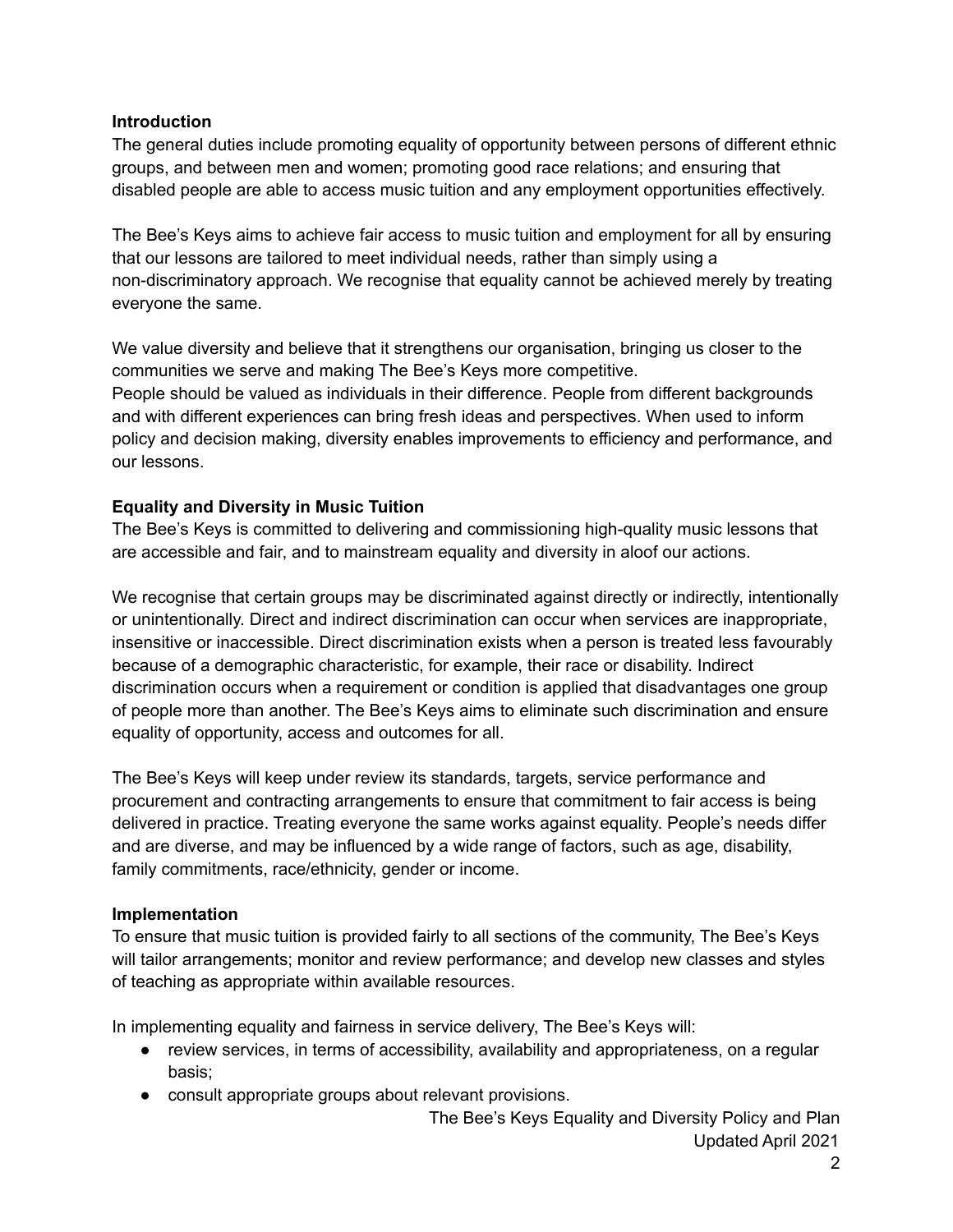● develop clear methods of monitoring the effective development of Equality and Diversity.

Information about our lessons will be:

- clear and understandable;
- free from discriminatory or offensive language and images;
- available in a range of alternative formats
- We will work with individuals to address any language formats, including those who are visually impaired, on request.

It is the responsibility of The Bee's Keys to have in place arrangements for training their teachers and contractors in the delivery of excellent music tution. This includes ensuring that all teachers, regardless of their role or grade, are fully aware of their responsibilities for enabling equality of access and for promoting positive relations between different groups. Teachers must be properly equipped to take account of the different or specific needs of individuals and particular groups when delivering music tuition.

It is the responsibility of The Studio Owner to have in place arrangements for ensuring that teachers and contractors providing music tuition on behalf of The Bee's Keys, comply with the commitments, principles and responsibilities outlined in this policy.

# **Equality and Diversity in Employment**

The Bee's Keys' commitment to fair employment and equal pay means:

- considering only those personal characteristics of potential or current employees that are necessary for the job.
- basing all employment-related decisions solely upon an objective assessment of the capability and suitability of the candidate and not on any stereotyped or pre-conceived views;
- encouraging and supporting disadvantaged, under-represented and excluded groups in society to access the organisation's employment and development opportunities;
- mainstreaming equality and diversity across all workforce and organisational

development activities; and using recognised job evaluation schemes for grading new and existing posts.

The Bee's Keys recruitment and selection criteria and procedures will be regularly reviewed to ensure that people are selected, promoted and treated fairly on the basis of their relevant merits and abilities.

Together, regular supervisory meetings provide the opportunity to reflect on how competencies help our staff to achieve in their roles. It is expected that diversity will form part of discussions around setting targets, identifying support needs, reviewing progress and appraising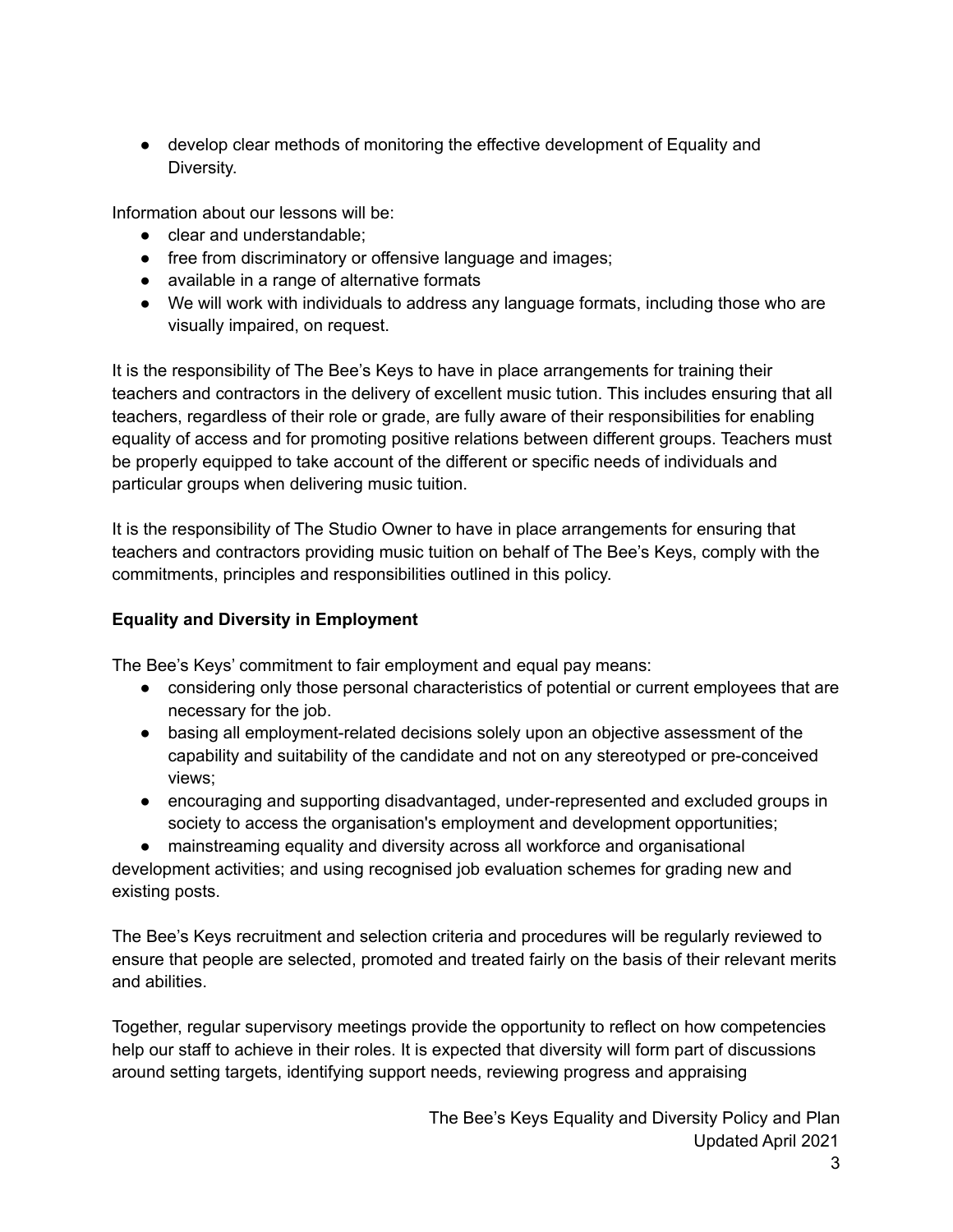### performance.

Nothing in this policy should be understood as preventing the application of genuine occupational qualifications or any of the provisions in equality legislation, or of any other relevant legislation.

### **Implementation**

The Bee's Keys will use its influence to ensure that equality of opportunity, fair access, valuing diversity and best practice underpin the development of policies and initiatives involving the Swindon people.

The Bee's Keys recruitment and selection procedures and practices will be regularly reviewed to ensure that all candidates have fair access to employment opportunities and are not discriminated against, either directly or indirectly.

As a minimum, the race/ethnicity, gender, disability and age of all those applying, shortlisted and appointed to a job with The Bee's Keys will be monitored, to identify any adverse trends or patterns. All personal data held will be stored, managed and analysed in accordance with data protection legislation. The Bee's Keys will review its equality monitoring arrangements regularly, in line with statutory requirements, to ensure that they continue to be appropriate.

Learning and development are crucial in shaping both opportunities at work and attitudes to equality and diversity. The principles of fairness, dignity and inclusion will be an integral part of training and development programmes, including induction, people management and customer care.

Where appropriate, measures will be taken to encourage applications for employment, career development and promotion from groups that are underrepresented in The Bee's Keys' team.

## **Review and Reporting Arrangements**

## **Dealing with Complaints of Discrimination**

Legislation recognises different types of discrimination: direct; indirect; harassment/victimisation and bullying. Discrimination can occur as the result of people's demographic characteristics or personal circumstances; or due to the perception that they belong to a particular group or community; or because of association with a particular group or community.

The Bee's Keys believes that discrimination in any form is unacceptable and action will be taken to address complaints.

#### **Grievances**

If any teacher or students believes they have been discriminated against, they may contact the studio owner to start the grievance process.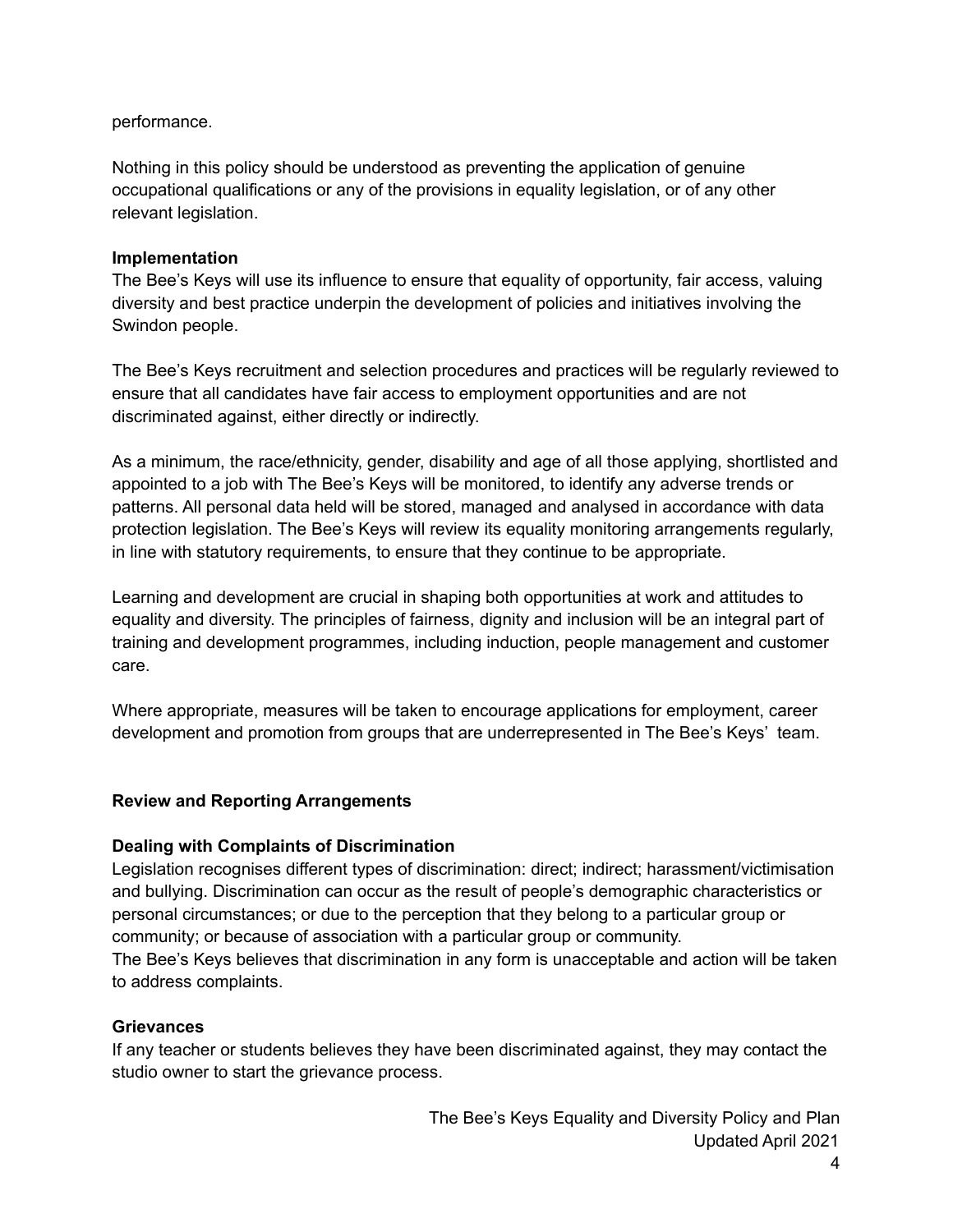### **Bullying and Harassment**

If any teachers are, or know of a colleague who is, a victim of bullying/harassment; or they witness such behaviour, or they believe another teacher is bullying/harassing others, they should report it immediately. Any concerns can be raised with the Studio owner.

### **Disciplinary Action**

The Bee's Keys will investigate all complaints of discrimination and, bullying/harassment. Anyone found to have caused or encouraged such acts will be dealt with through The Bee's Keys disciplinary procedure.

## **Complaints against The Bee's Keys**

Should any job applicant, service user or contractor feel that they have not been treated fairly in their dealings with The Bee's Keys, they are entitled to complain by contacting the Studio owner.

## **Respecting and Acting in Accordance with the Policy**

This policy requires all teachers, all contractors and any others who deliver music tuition or services for The Bee's Keys, must ensure that no one in their dealings experiences inequality, discrimination or disadvantage in any form. It is expected that everyone will be treated with dignity, respect and fairness.

## **Legislation**

It should be noted that statutory requirements for equality and diversity are regularly updated. For an overview of the current legislative position, go to the IDeA website: www.idea.gov.uk.

#### **Human Rights Act 1998**

This gives legal effect in the UK to the fundamental rights and freedoms contained in the European Convention on Human Rights. It includes the right not to be discriminated against in respect of the rights and freedoms specified by the act.

## **Civil Partnerships Act 2004**

This provides legal recognition and parity of treatment for same-sex couples and married couples, including employment benefits and pension rights.

## **Gender Recognition Act 2004**

The purpose of the act is to provide transsexual people with legal recognition of their acquired gender. Legal recognition follows from the issue of a full gender recognition certificate by a gender recognition panel.

## **Equality Act 2010**